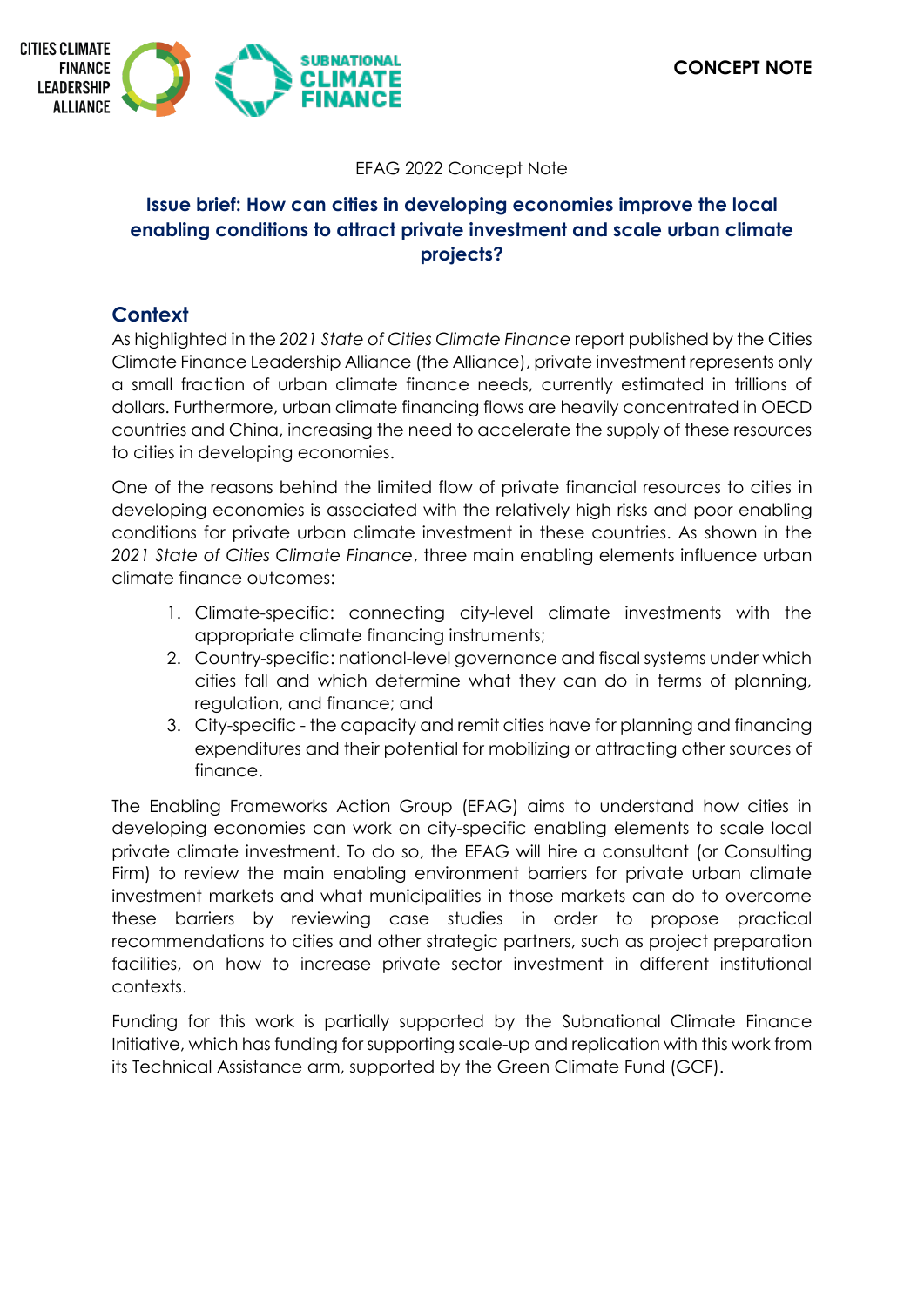# **Objective**

The key objective of this work is to identify ways through which cities in developing economies can improve the local enabling environment for private investment.

To this end, the Alliance will hire a consultant (or Consulting Firm) to perform desk research and engage with multiple institutions<sup>1</sup> through interviews and surveys in order to produce a 10/15-page policy brief containing the following elements:

- 1. A summary of the main enabling environment barriers for private urban climate investment in developing economies, based largely on existing work notably the State of Cities Climate Finance report;
- 2. From those barriers, identify the ones that can be partially or entirely overcome by cities themselves. To make this analysis, the consultant should consider the power of the city to influence policies (e.g., if the national and subnational states are centralized or decentralized – see Annex 1);
- 3. Five successful case studies across different markets and institutional contexts will be used to illustrate the specific circumstances and key improvements in the local enabling framework (e.g., local capacity, regulations, standards and incentives as well as conditions for private sector engagement) that helped attract private investment for urban climate projects. The analysis of the case studies should consider the local (e.g., administrative system, legal, local capacity, private sector, and economic constraints) and broader enabling conditions (i.e., country-specific and climate-specific elements) in order to derive lessons learned and reflect on their applicability to other cities. The case studies should focus on the following sectors, with at least one case study for each sector:
	- a. Urban sustainable energy solutions;
	- b. Waste and water management;
	- c. Nature-based solutions; and
	- d. Adaptation/resilience solutions.
- 4. Based on these case studies and relevant research, recommendations for cities in developing economies on how they can improve local enabling conditions to facilitate private investment in their climate projects and what changes to prioritize given their specific administrative system, legal, local capacity, private sector, and economic constraints;
- 5. Recommendations for strategic partners on how they can support cities in developing economies to enhance the local enabling conditions for private urban climate investment. The strategic partners to be considered are:
	- a. National, regional or state governments;
	- b. Other municipalities;
	- c. Development finance institutions and climate funds;
	- d. NGO, civil society, philanthropies, and project preparation facilities;
	- e. Commercial banks and insurance companies;
	- f. Pension funds, private equity firms, infrastructure funds, and asset managers;
	- g. Impact investors and philanthropies; and

**.** 

<sup>&</sup>lt;sup>1</sup> Including, but not limited to Alliance members.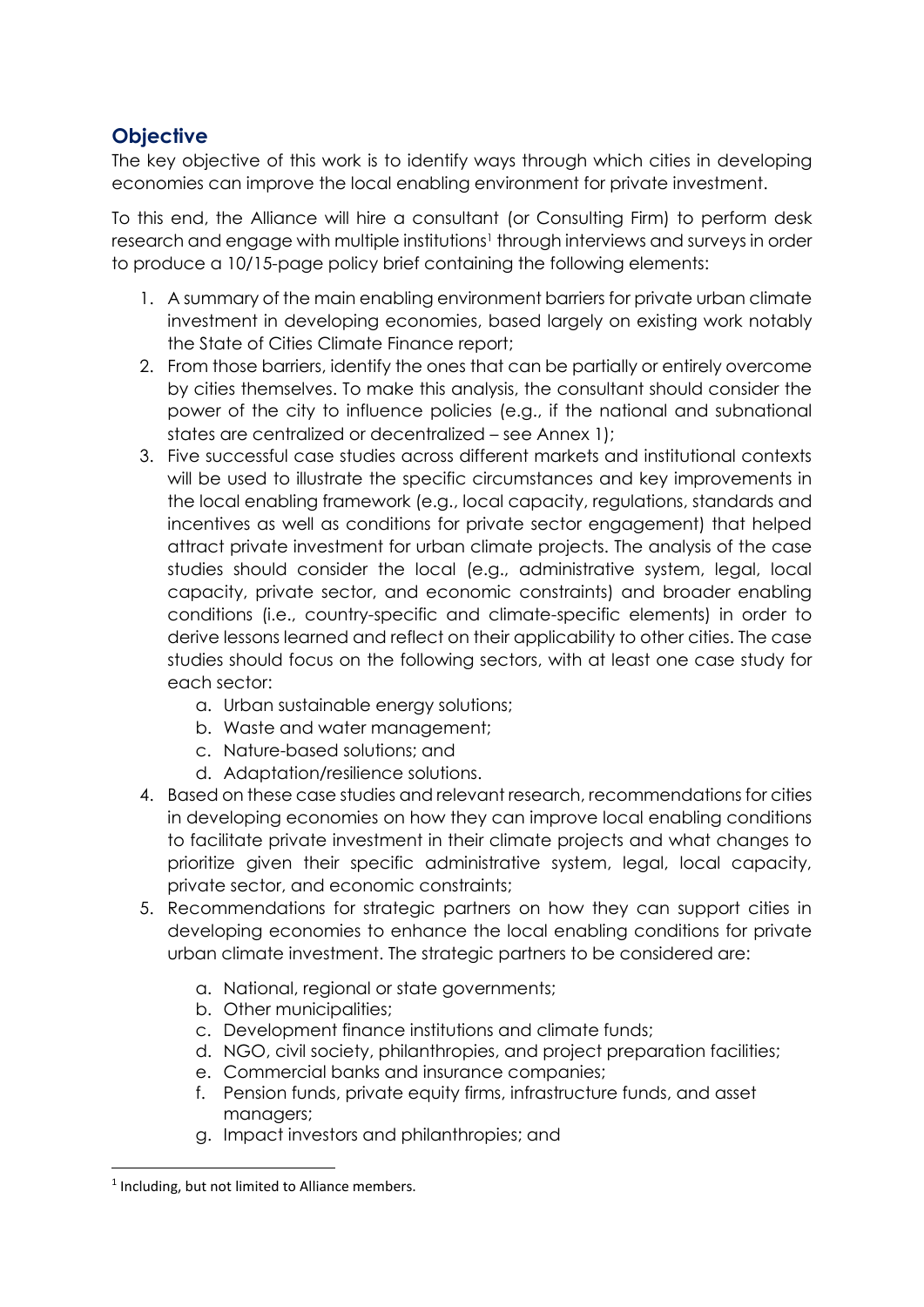h. Non-financial corporates.

This deliverable will help Alliance's members understand how they can support cities in developing economies to unlock urban climate finance.

### **Added value**

This work aims to build on the broader literature available about urban climate finance enabling conditions (e.g., *[2021 State of Cities Climate Finance](https://citiesclimatefinance.org/publications/2021-state-of-cities-climate-finance/)*, *Financial Aggregation for Cities* by the Alliance (in press), *Increasing Sub-National Pension Fund Urban Climate Investments* by the Alliance (in press), *A Standardized Approach for Analysis of Enabling Framework Conditions Related to Cities' Ability to Access Climate Finance: Blueprint for a Tool* by the Alliance (in press), *[Catalyzing Private Sector](https://www.undp.org/publications/catalyzing-private-sector-investment-climate-smart-cities)  [Investment in Climate Smart Cities](https://www.undp.org/publications/catalyzing-private-sector-investment-climate-smart-cities)* by the World Bank Group and UNDP, and *[Enabling](https://openknowledge.worldbank.org/handle/10986/34327)  [Institutional Investment in Climate Smart Infrastructure](https://openknowledge.worldbank.org/handle/10986/34327)* by the World Bank Group) and develop a targeted product focused on investigating the barriers preventing private sector investment in developing economies cities and what is within the remit of cities to address them. This work's narrow and practical approach, embedded in the specific set of recommendations to municipalities and strategic partners, is unique and hopes to constitute a step forward in mainstreaming urban climate finance in developing economies.

Furthermore, the Alliance is very well positioned to lead this work together with the Consultant (or Consulting Firm) it will hire, as:

- 1. The Alliance, in its condition of being hosted by the Climate Policy Initiative, gathers the expertise and has already developed multiple knowledge products investigating the influence of enabling conditions on climate investment more broadly;
- 2. The Alliance, in its role as a convener of multiple institutions aiming to scale urban climate investment worldwide, has direct access to experts who can support the development of this deliverable by providing interviews, answering surveys and helping identify case studies relevant to this research; and
- 3. The Alliance, as the host to the Leadership for Urban Climate Investment (LUCI), has the potential to take the outcomes of this research forward and help structure the piloting and testing on the ground of the recommendations that will be produced in this research together with the initiatives hosted under LUCI.

## **Deliverable format and Alliance support**

The final output will be a 10/15-page policy brief containing all the elements listed in the "Objective" section, as well as a brief introduction and conclusion. The document should be referenced, use the Alliance document template, and have cities, policymakers, project preparation facilities, city networks, private investors, and development banks as the target audience. In addition to the policy brief, the Consultant (or Consulting Firm) should also support the broader dissemination of the deliverable by drafting a short blog piece (e.g., 500 words) surrounding the brief's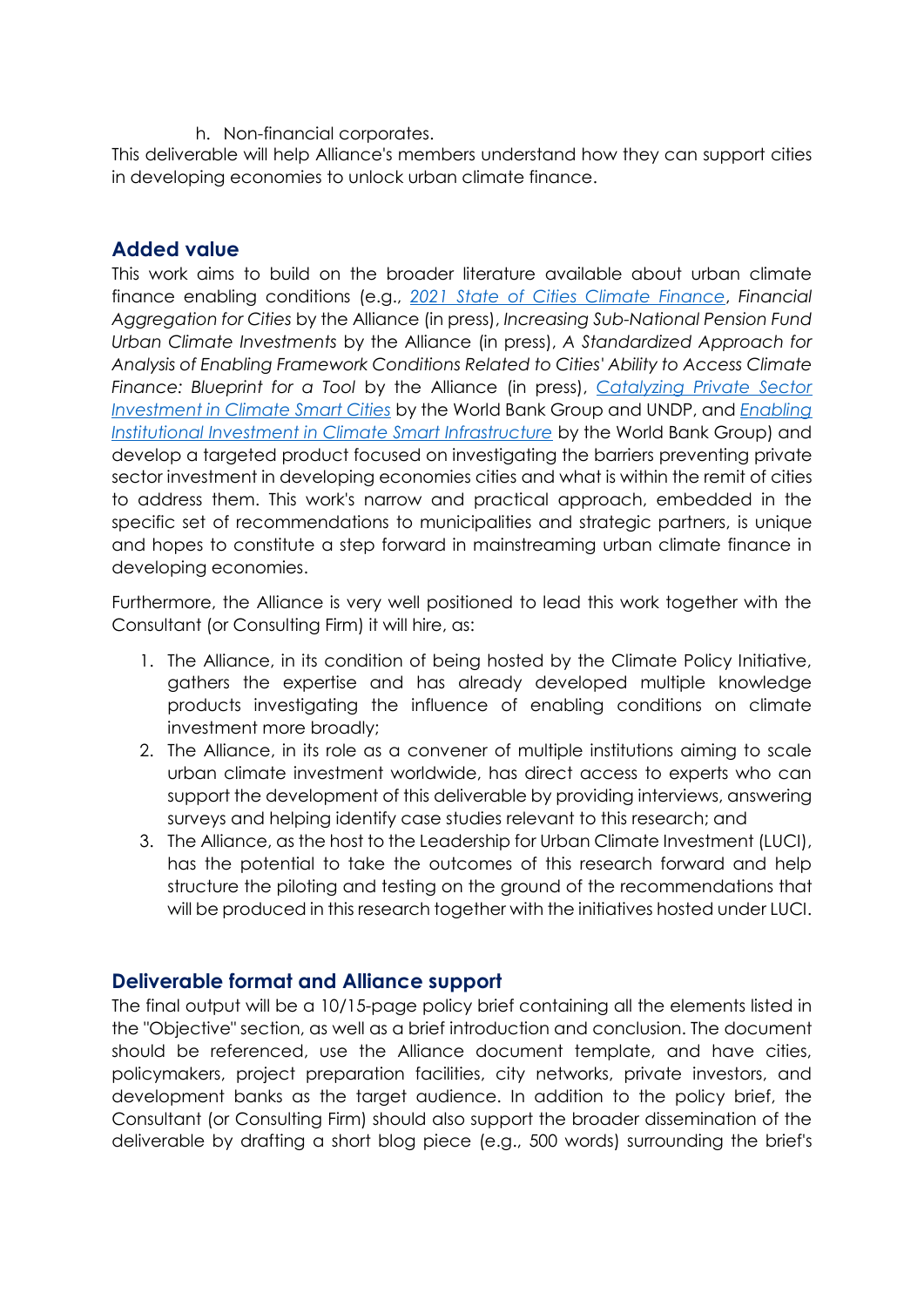release. Finally, the hired Consultant (or Consulting Firm) will present twice to the EFAG on preliminary and final findings.

The Alliance will provide:

- A list of relevant knowledge products produced by the Alliance;
- A list of Alliance members with experience working with enabling conditions for cities in developing economies and contact information; and
- Selection of other relevant sources and data.

# **Workplan**

The Consultant (or Consulting Firm) will be hired by the Climate Policy Initiative (CPI) in its role as the Secretariat of the Alliance from June 2022 to November 2022, with the approximate work schedule below:

| <b>Activity</b>                                    | Due date             |
|----------------------------------------------------|----------------------|
| Kick-off meeting with Alliance Secretariat         | <b>TBD July 2022</b> |
| Presentation of initial findings to EFAG members   | TBD August 2022      |
| Presentation of the final findings to EFAG members | TBD October 2022     |
| Delivery of the final version of the policy brief  | TBD November 2022    |

# **Consultant (or Consulting Firm) profile**

### **Qualifications**

- Education/Training: Master's degree or equivalent professional experience in finance, political science, economics, sustainable development, urban planning, public administration or relevant subject.
- Language: Excellent business language skills in English are mandatory.
- General professional experience: at least seven years of professional experience in or with municipal finance, international development organizations, consulting, research institutions, policymaking, or financial institutions. Must be able to demonstrate experience in municipal finance, preferably in low and middle-income countries, and expertise in climate finance is highly desirable.
- Specific professional experience: Publications in this field. Strong analytical skills and working experience with crisp, concise writing.

### **Other specific requirements**

 The service provider will organize regular exchanges with the Alliance Secretariat, and the contact person will be provided upon the start of the contract.

### **Proposal requirements**